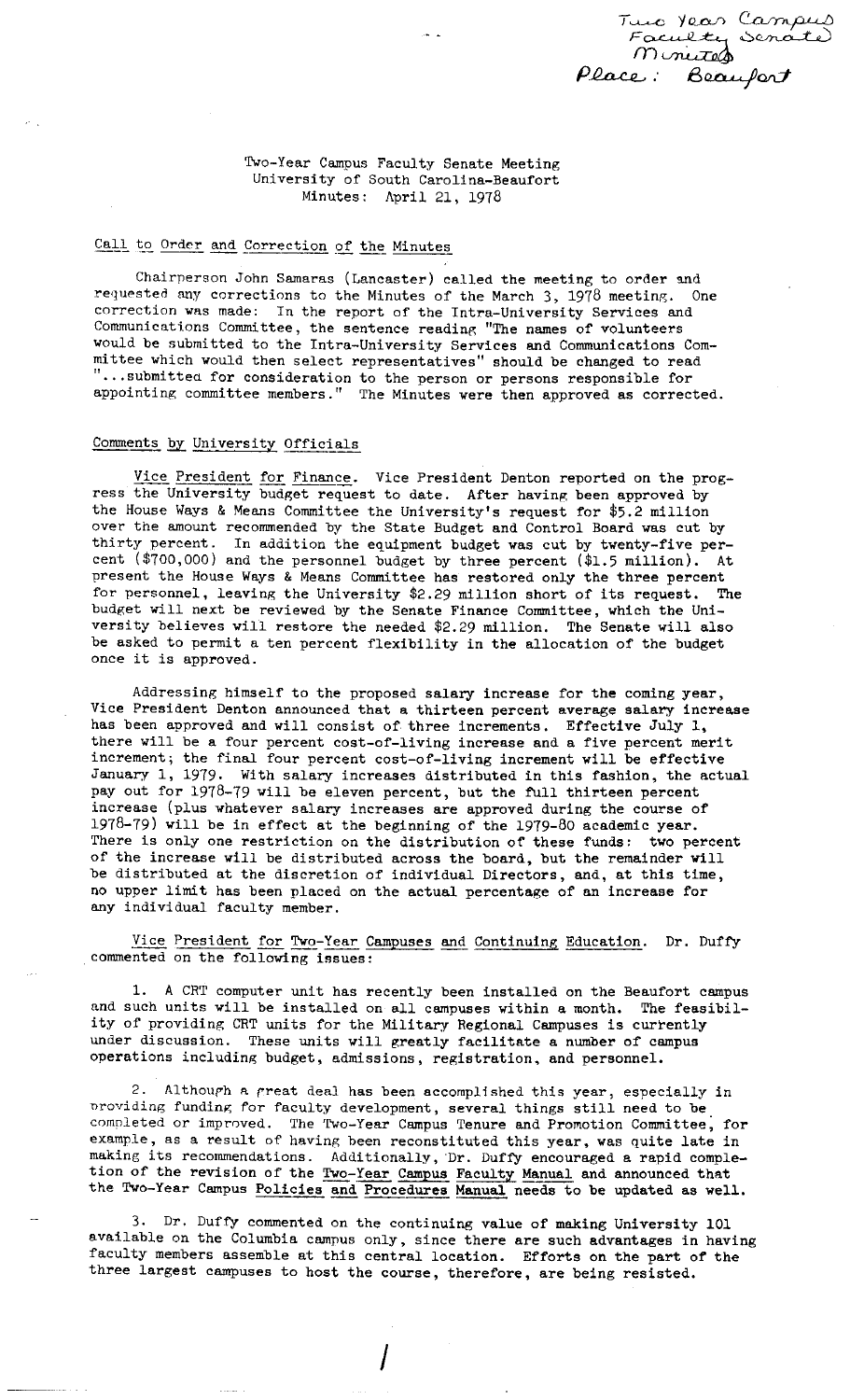4. Concerning grants for faculty development, Dr. Duffy announced that the administration's goal was to use the funds in such a way as to derive as much benefit as possible from what little funds were available.

5. On May 7, the University will meet jointly with TEC for a retention workshop which Dr. Duffy believes will prove to be a worthwhile conference. Individual faculty members are encouraged to participate, although only one hundred representatives may attend the workshop.

6. Dr. Duffy expressed his appreciation for all the work done this year on the Beaufort and Salkehatchie campuses in the preparation of their Self-Study Reports for the Southern Association. He also acknowledged the contributions of Pete Denton and Eddie Troublefield to the chapters on Financial Resources in both documents.

#### Report of the Nominating Committee

Chairperson Harold Sears announced the nominations: Chairperson, John Stine (Military Regional Campuses); Vice Chairperson, Beth Dunlap (Beaufort); Secretary, Wade Chittam (Lancaster). Additional members of the Executive Committee will be John Samaras (immediate past Chairperson) and Pete Maness (Member at Large). The following nominations for committee representatives were also made: Library, John Wright (Union); Curricula and New Courses, Marion Preacher (Salkehatchie); Faculty Welfare, Robert Castleberry (Sumter). Jimmie Nunnery (Lancaster) and John Samaras (Lancaster) will continue to serve, respectively, on the Academic Affairs-Faculty Liaison Committee and the Academic Forward Planning Committee for the next two years to complete their three-year terms.

# Renorts from Standing Committees

Rights and Responsibilities. Chairperson Jimmie Nunnery presented three items. First, a point of clarification--When completing their files, faculty members applying for tenure and/or promotion should look to the criteria and procedures set forth by this committee and approved by the Faculty Senate during the November, 1977 meeting.

Secondly, the Committee moved that the criteria and procedures for applying for promotion and/or tenure set forth by the Committee and approved by the Senate, the Vice President for Two-Year Campuses, the Provost, and the President of the University be included in the revised edition of the Faculty Manual. The motion passed without discussion.

Finally, the Committee moved that this body hereafter be known as the Two-Year Campus Faculty Senate. The motion passed without discussion.

Financial Concerns. Chairperson Harold Sears (Union) reported that the Committee remains convinced that the establishment of a twelve contact hour teaching load would play a significant role in achieving the University's stated goal of teaching excellence, but in **view** of the political considerations expressed at the last meeting by Provost Davis and Vice President Duffy, the Committee has decided to temporarily **withdraw** its motion to change the wording concerning expected teaching loads in the Faculty Manual.

The Committee will continue to study the problem and plans to present a motion concerning teaching loads once its work is complete.

Intra-University Services and Communications. Chairperson Mae Moore (Lancaster) announced that the Instructional Services-Audio Visual Aids catalogue was last updated in 1975, and the Committee suggests that the catalogue be updated as soon as possible and that it continue to be updated by yearly supplements to keep the two-year campuses informed of the materials that are available to them. It was also announced that the Instructional Services Center will also order films for faculty members for preview purposes.

Professor Jerry Dockery (Military Regional Cempuses) responded by stating that an updated catalogue will be available this fall.

Professor Robert Castleberry (Sumter) requested information concerning instructional materials available on the two-year campuses. Professor Moore

 $\mathfrak{D}% _{T}=\mathfrak{D}_{T}\!\left( a,b\right) ,\mathfrak{D}_{T}=\mathfrak{D}_{T}\!\left( a,b\right) ,$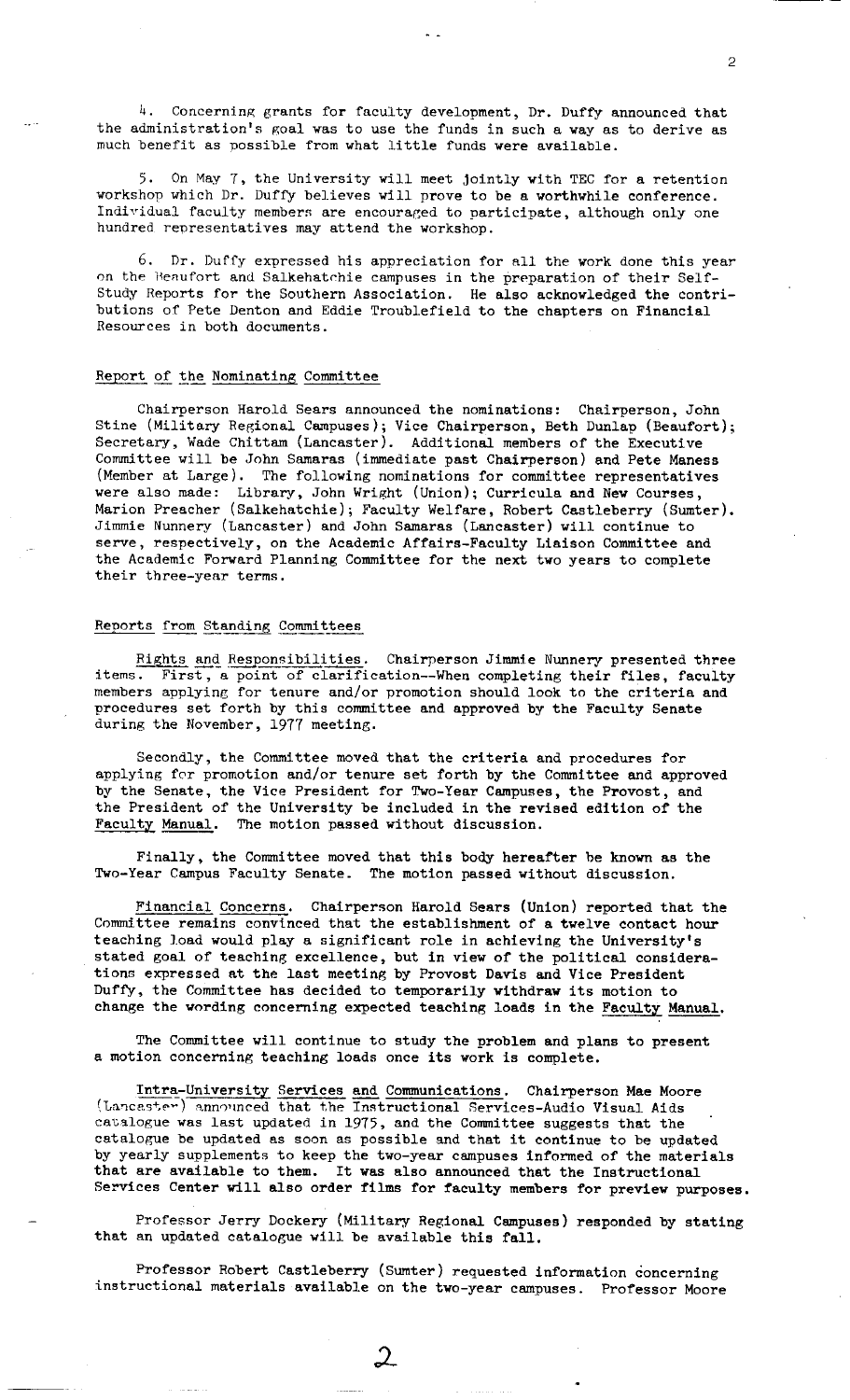responded by saying that librarians on the various campuses can make this information available.

Executive Committee. Chairperson John Samaras (Lancaster) reported that he had corresponded with President Holderman on behalf of the Senate informing him of the Senate recommendations concerning any attempt to increase the tendollar course fee, faculty development programs, and personal property insurance. A copy of his letter and the President's response are included as Appendices I and II below.

Tentative dates for both Executive Committee meetings and Senate meetings for the coming year have been set. The Executive Committee will meet on September 8, October 26, February 2, and March 30. The Senate will meet on September 29 (Columbia), November 17 (Salkehatchie), February 23 (Sumter), and April 20 (Myrtle Beach AFB).

## Reports from Special Committees

Library Committee. Professor John Wright (Union) reported that the Committee held a special meeting with President Holderman on March 16 which resulted in a decision to extend library privileges to Alumni Association members.

Curricula and New Courses. Professor Marnie Foster (Lancaster) reported that Business Administration has made changes in prerequisites, course descriptions and titles, and is instituting a few new courses; General Studies will be offering three new courses; Media Arts will list its Independent Study course in the Catalogue at the Committee's request. The Committee has also made two recommendations which will come before the Columbia Senate: a 100 level Studio Art course will be considered for approval, as will a Committee recommendation that no credit toward graduation be given for any remedial courses specifically English 099 and 100 and Math 100. Finally, the Committee has changed its name and will hereafter be known as the Committee on Curricula and Courses.

Considerable discussion concerning the change in the status of developmental course credits followed Professor Foster's report, resulting in Professor Jimmie Nunnery (Lancaster) making a motion calling for the Senate to go on record as opposing the motion passed by the Curricula and **New** Courses Committee to deny degree credit for English 099, English 100, and Math 100, The motion carried and Chairperson Samaras has taken on the responsibility for communicating the Senate's views to the officers concerned. A copy of his report to the Senate on this matter is included as Appendix III below.

Faculty Welfare. Professor Pete Maness (Sumter) reported that at its March 7 meeting the Committee had acted to insure that the faculty would have some voice in the final decision regarding the selection of a new Provost and had decided to take no action in <sup>a</sup>case where Theater Department graduate students had been forbidden by the Department Chairman to perform at <sup>a</sup> Columbia dinner theater unless the individuals concerned contacted the Committee.

At the April 18 meeting new members were named to the Committee. The Committee also discussed making some provision for reimbursing faculty members for personal losses resulting from fire, flood, et cetera and objections that had been voiced concerning the Columbia tenure and promotion system. It **was** decided that further investigation of these last items is needed, and any action concerning them has been postponed until the Committee reconvenes in the fall.

Academic Affairs--Faculty Liaison. Professor Jimmie Nunnery reported that the Committee had approved five new programs: an expanded masters program in the area of handicapped and exceptional children (Columbia), <sup>a</sup> bachelors program in computer sciences and applied mathematics (Spartanburg), expansion of the existing BS in Business Administration to include concentrations in marketing and data processing (Spartanburg), BS in math and computer science (Aiken), and an Educational Resource Center in Occupational Health and Safety (Columbia). The Board of Trustees **has** approved all of these new programs, and they are currently being reviewed by the Higher Education Commission.

ج